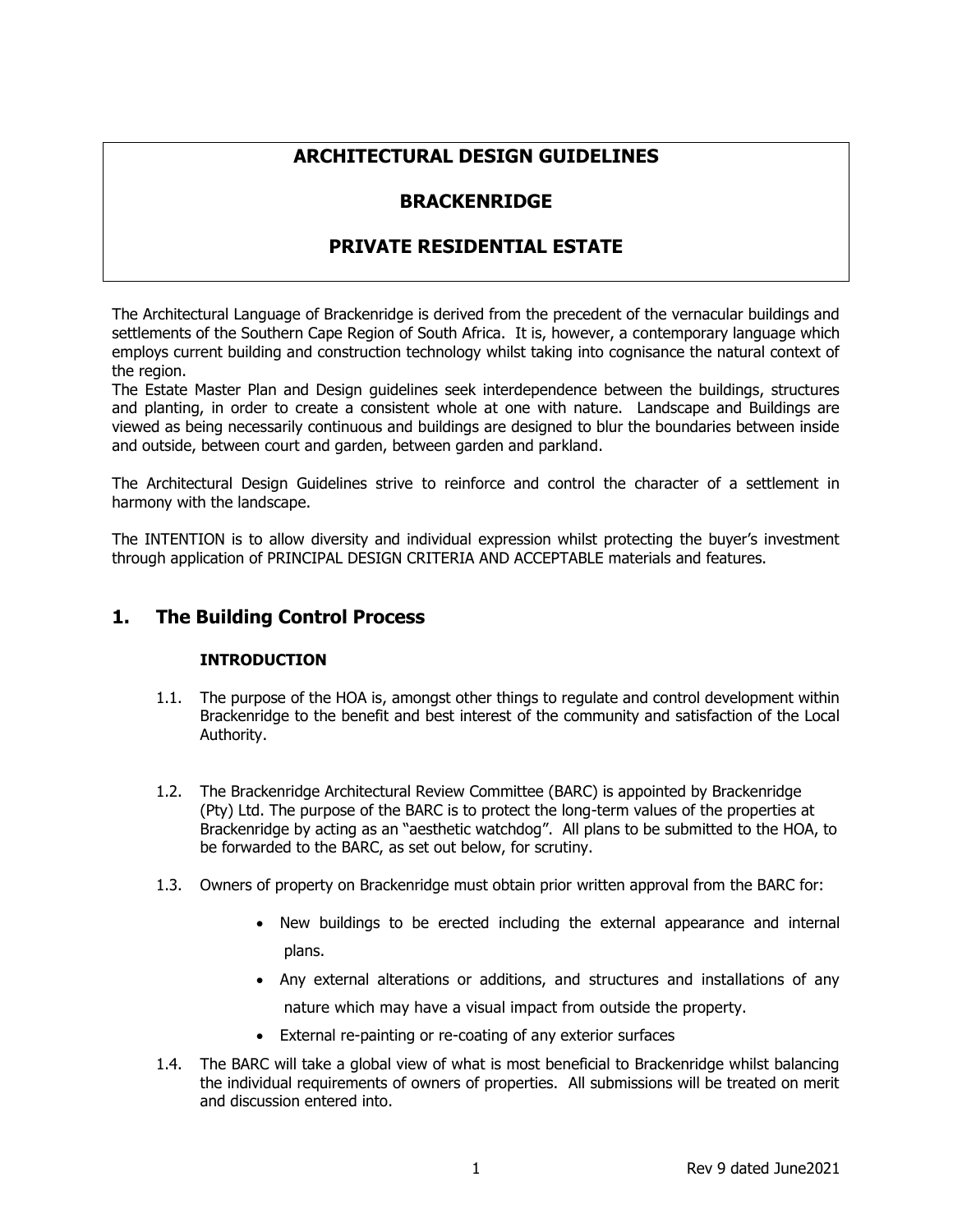- 1.5. The BARC may recommend deviations from these guidelines in individual cases where it deems appropriate for approval by the Brackenridge Homeowners Association (HOA) trustee committee.
- 1.6. The following are not subject to these guidelines but nevertheless require approval(s) referred to above: the clubhouse, the gatehouse and any of their ancillary buildings.
- 1.7. If it is intended to use the dwellings for business purposes additional to single residential use, the relevant municipal regulations must be complied with in respect of both the plans and the subsequent use after occupation.
- 1.8. Where reference is made to approval being required anywhere in this document such approval must be in writing and a copy thereof to be lodged with the HOA / BARC.
- 1.9. This document must be read in conjunction with the HOA Constitution and any regulations made thereunder.
- 1.10. The document does not take preference over any statutory provisions.
- 1.11. The BARC evaluates only the aesthetics of any submission and cannot take any responsibility for technical, structural, health or safety standards or for non-compliance with municipal or any statutory requirements.
- 1.12. Copyright exists on this edition of Brackenridge design guidelines and reproduction in full or in part without the written permission the HOA is forbidden.
- 1.13. The HOA, subject to the terms of the HOA constitution, may alter any part or requirements in these guidelines, and may at any time decide to appoint or replace members of the BARC.
- 1.14. In cases where existing houses have features variant with these guidelines, precedent of deviations to the guidelines should not automatically be construed as valid. All submissions will be evaluated on merit and on a site-specific basis.

#### **THE DESIGN REVIEW PROCESS**

- 1.15 Only Architects and Designers registered with South African Council for the Architectural Profession (SACAP) as a Professional Architect (PA) may submit designs for dwellings exceeding 750  $m<sup>2</sup>$  and Designers registered as a Professional Designer may submit designs of dwellings up to 750  $m^2$ .
- 1.16 On each application to BARC, Architects and Designers must submit a copy of their registration certificates as proof of registration with SACAP.
- 1.17 Architects / Designers can obtain documentation and plans relevant to the site from HOA and the Plettenberg Bay Municipality.
- 1.18 Sketch plans, together with the **latest** Brackenridge Quick Checklist and Surveyor's site contour plan must be submitted to BARC for approval.
- 1.19 Drawings will be returned after scrutiny, together with the relevant comments.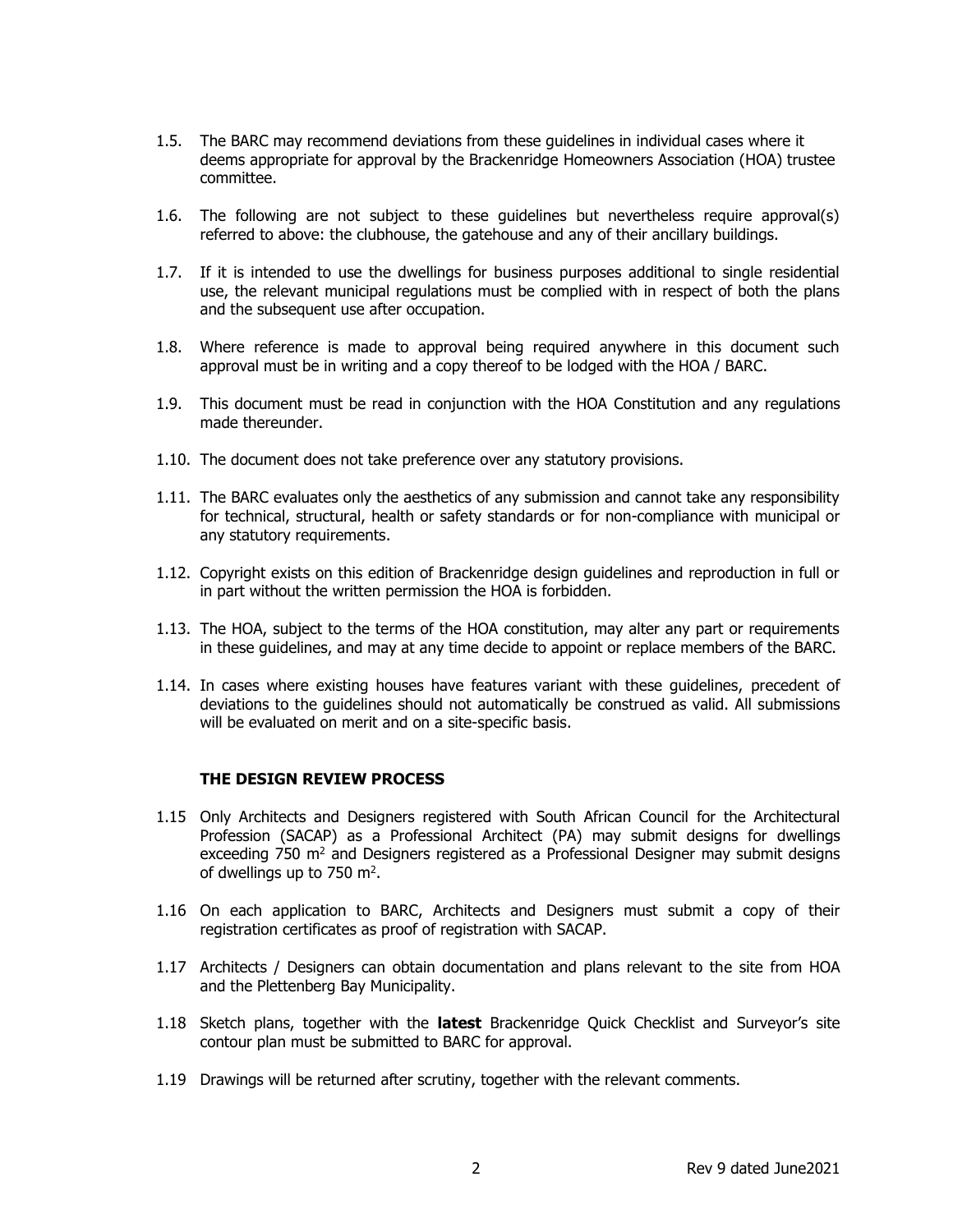- 1.20 Working drawings to be submitted for final approval.
- 1.21 After approval of plans by BARC, no variations to the external appearance may be made without the prior approval of BARC.
- 1.22 A plan scrutiny fee will be charged for the initial submission and shall include for scrutiny of the revised plan submitted after receipt of BARC comments.

Should further scrutiny be required due to non-compliance with initial comments or later architectural revisions, an additional scrutiny fee will apply.

1.23 All queries relating to the submission procedures and current scrutiny fees must be directed to the Brackenridge Estate manager or BARC.

## **BUILDING CONTROL**

- 1.24 Only builders approved by the HOA may undertake construction in Brackenridge.
- 1.25 A Building Fee will be charged before construction may commence, of which a portion is refundable on completion, provided no damage to estate infrastructure has occurred during building operations e.g. Damage to paving, sidewalks, streetlights, signage etc. The current Building Fee amount and refundable portion may be requested from the Estate Manager.
- 1.26 The HOA Committee will determine the hours and conditions that will apply to building contractors and building operations. Please note Brackenridge rules for Contractors.
- 1.27 The responsibility lies with the individual stand owner to ensure that the builder complies with the Builder Conduct rules of the Estate. Where the conduct of any Builder is in conflict with the rules the HOA may at its sole discretion, impose a fine on the Stand owner.
- 1.28 All compliance documents are freely available on Brackenridge's website and must be submitted to the HOA prior to start of construction.
- 1.29 No building may commence without the appropriate shade cloth boundary fence, Brackenridge building sign and electrical and water meters installed.

# **2. PRINCIPLE DESIGN CRITERIA**

**This Section deals with the basic design principles. Note that notwithstanding adherence to these principles the BARC reserves the right to reject submissions outright or propose amendments to the design, should a submission be deemed to be lacking in architectural merit. It follows that design input is a high consideration in the review process.** 

# **2.1. GROUP OF BUILDINGS**

2.1.1. Houses are not to appear monolithic. This can be achieved by applying the following conditions: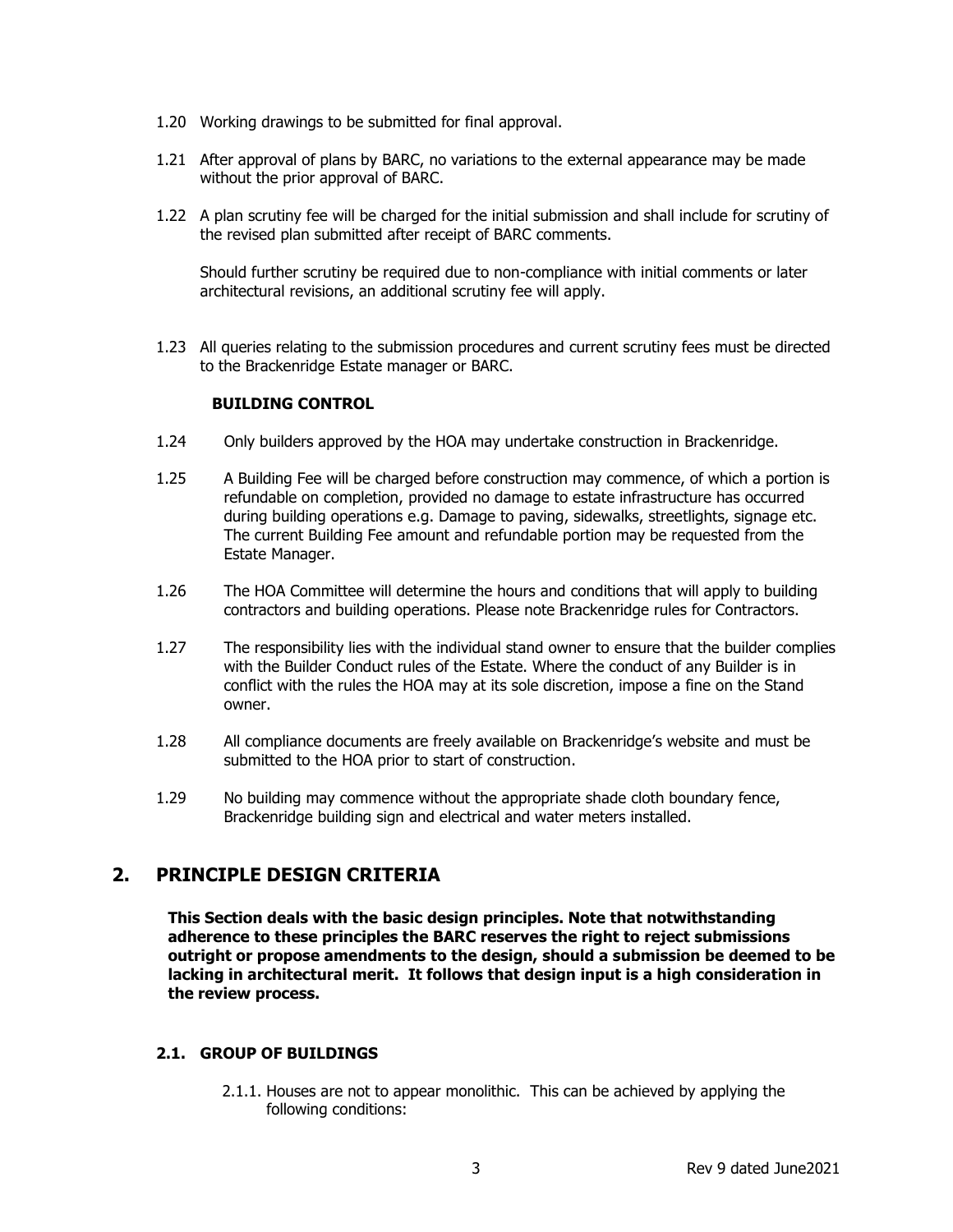- 2.1.2. No wall can be longer than 10m without relief. Should the wall be longer it must be broken up with recesses of at least 600mm deep or the wall must step in our out again with a minimum dimension of 600mm.
- 2.1.3. The roofs could consist of a series of roofs with double pitches and linked with flat metal or concrete roofs. No **large block of roof** over the whole building or a major portion of the building will be permitted.
- 2.1.4. No hipped roofs are permitted (Dutch hipped roofs are allowed).

# **2.2. CONTOURS**

It is recommended that the footprints of the house take into account the contours of the Erf. Where possible the length of the footprint should run with the contours and not across the contours.

# **2.3. ENCLOSURE AND COURTYARDS**

The enclosure of erven is to be kept to a minimum. Perimeter fencing and walling is prohibited.

Low fences or walls will however be permitted along or within the building lines.

Limited encroachment of swimming pool enclosure walls or fences outside of the building lines will be permitted, on a site-specific basis, subject to BARC approval**.** It follows that all submissions that contravene the building lines will need to be approved by the Bitou Municipality.

The use of internal courtyards is encouraged.

The extent of external courtyards shall not be excessive and shall be to BARC approval. External courtyards will be permitted outside of the building lines with a maximum area of 20% of the area between the building line and the site boundary, measured on the side of the courtyard. Where visible from the street, courtyard gates are required.

Where external walls are allowed to encroach outside of the building line, they will not be permitted to be closer than 1 meter from any site boundary.

External courtyard walls may not exceed 1,8m height measured above the internal surface. Consideration will be given to relaxation of this restriction on Architectural merit on a sitespecific basis.

Low garden and swimming pool enclosure walls and fences should not exceed 1.2m height.

# **2.4. PRIVACY**

Privacy may be achieved through the use of: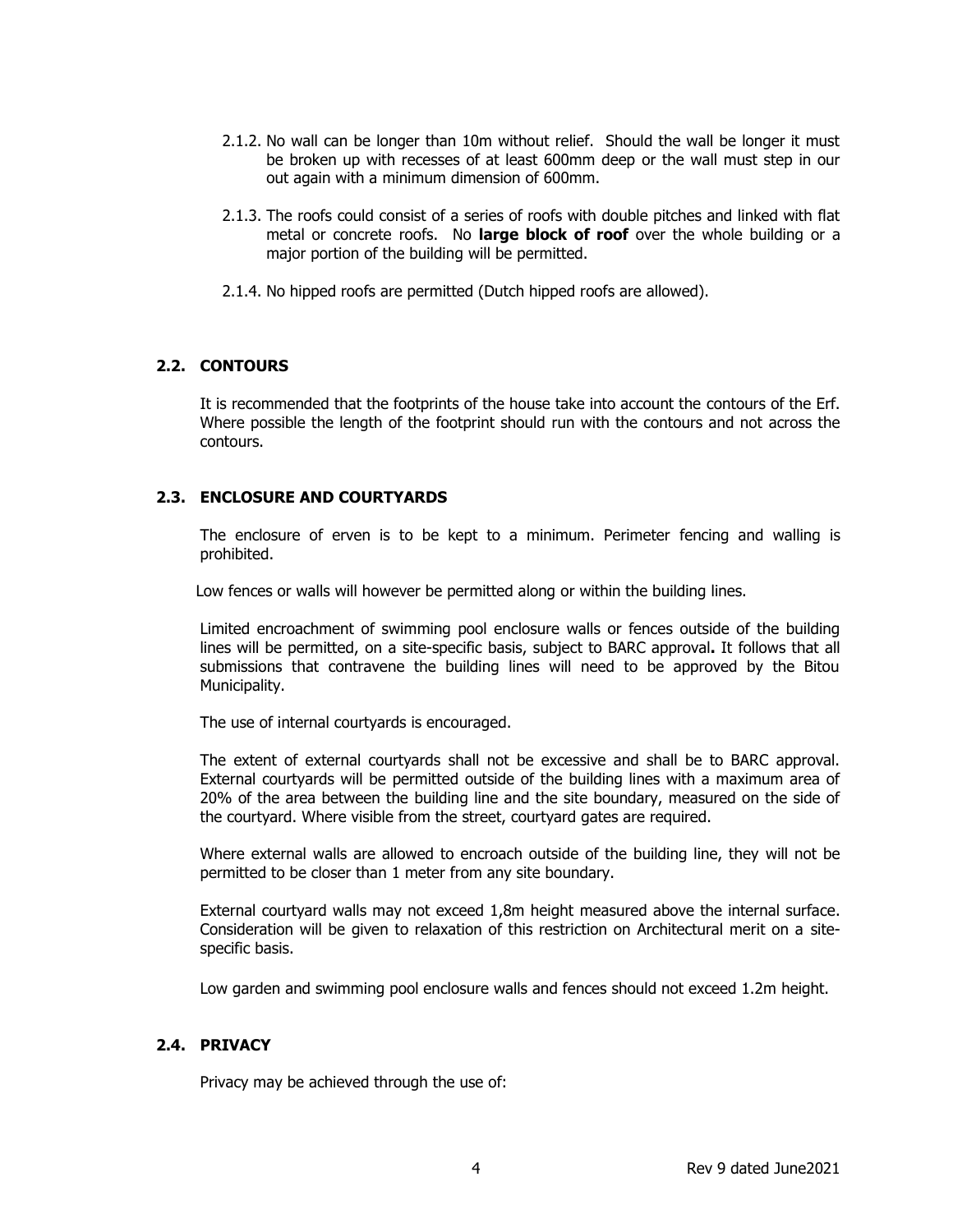- STRUCTURED PLANTING, LATTICE SCREENS, SHUTTERS, PERGOLAS and any combination of the above architectural devices.
- Courtyards and enclosed or screened Verandas
- Low fencing

## **2.5. ARCHITECTURAL STYLES PROHIBITED**

Cape Dutch, Edwardian, Victorian, Provencal / Tuscan, Neo-Classical, timber frame structures, log cabin and Industrial Architectural styles are not allowed in the Estate. Excessive glazing is also not permitted.

# **3. COVERAGE AND HEIGHT RESTRICTION**

## **COVERAGE**

An erf site plan sketch is available for each erf. This plan defines the erf area and building lines. The area within the building lines is referred to as the building extent.

The allowable HOUSE AREA, however, will be 70% of the building extent (i.e. to allow for significant courts to be incorporated within the building envelope area) pergolas, open verandas and car ports are not included in this coverage area. A minimum house area of 200m² is required.

Each site will have a specific street setback (building line). These setbacks are varied throughout the scheme to reinforce a sense of fragmentation and variety within the streetscape.

Underground basements are allowed, provided they are within the footprint of the building.

#### **HEIGHT RESTRICTION**

In order to maximise the flexibility of design given the prevailing slopes of Brackenridge and to be in keeping with the Municipal Regulations the following method is used to determine the height restrictions

#### **Single Story Erven**

For Single storey erven the average natural ground level must be calculated. This is done by using the level value at the various corners of the Building Platform, adding them together and dividing the total by the number of corners. At any point upslope from the position of the average natural ground level contour the maximum roof height is 5.5 meters above the original level of that point and from the upslope contour.

At any point downslope from the position of the average natural ground level contour, the maximum roof height is 5.5m above the average ground level, or 8,5m above the original level of that point, whichever is lower.

Refer to diagram 1.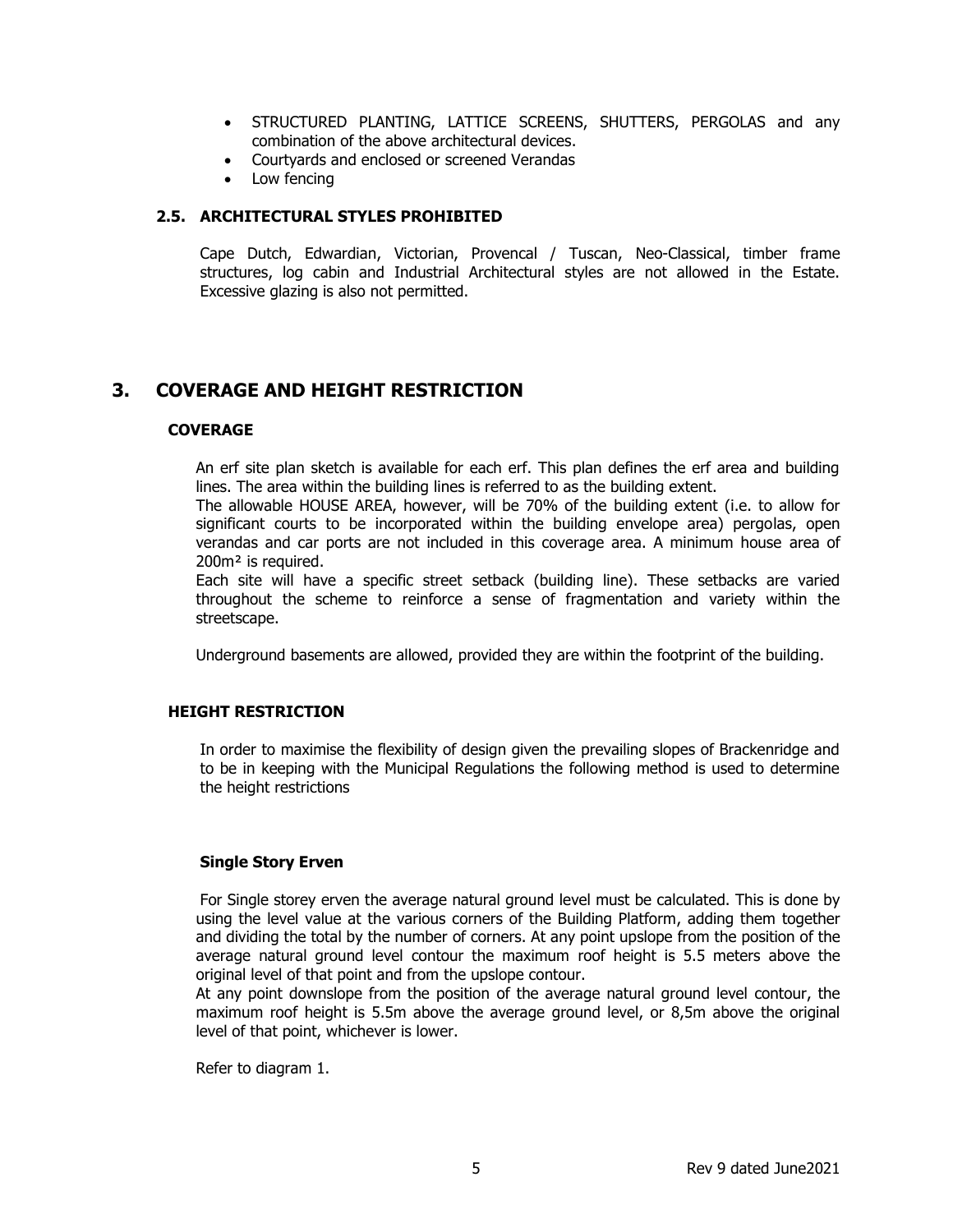# **Diagram 1**



At any point on the erf the maximum eaves height is 1,5m below the maximum roof height at that point.

The minimum roof pitch is 22.5 degrees.

#### **Double Story Erven**

At any point on the erf the maximum roof height is 8.5m above the original ground level of that point.

At any point on the erf the maximum eaves height is 1,5m below the maximum roof height at that point.

The minimum roof pitch is 22.5 degrees.

# **4. BUILDING ELEMENTS**

#### **4.1. COLOUR**

All building elements, including brickwork, roofs, gutters and downpipes, stained, sealed or painted timber elements hard landscaping elements and any other structures whatsoever, must be to colours approved by BARC.

#### **4.2. ROOFS**

A dual pitched roof with a minimum slope of 22,5 degrees is required over a minimum of 70% of the house footprint.

No hipped roofs will be permitted. Dutch hipped roofs are however allowed.

No continuous roof apex or eaves line may exceed 10 meters in length, however BARC may consider small deviations where the overall composition remains well articulated.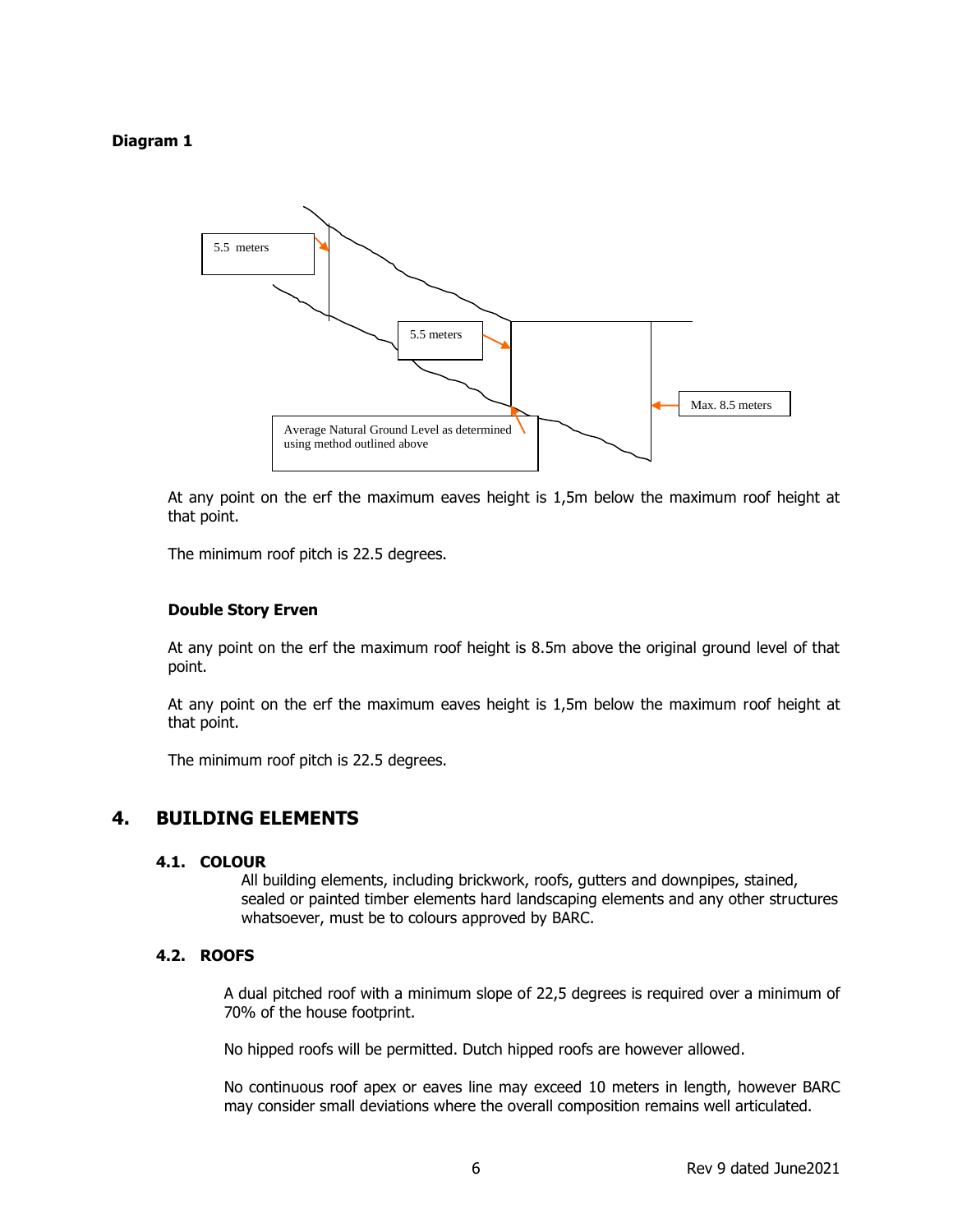Roof Gutters must be of simple standard profile section. Colours should suite the building and not be contrasting.

The following roof materials are acceptable:

Pitched roofs: Corrugated profile metal sheeting Natural slate tile Flat concrete tiles Everite roofing Slates

Flat Roofs: Corrugated profile metal sheeting Concrete covered in grey / brown pebble chip surrounded by Parapet wall maximum 500mm high.

Thatch roofs are not allowed.

#### **Roof Appendages:**

Normal D.S.T.V. dishes and aerials will be allowed to a height not higher than the apex of the nearest pitched roof or chimney height where applicable.

Limited Solar heating elements will be allowed at the discretion of the BARC. A sketch plan showing the extent of such installations must be submitted to BARC for approval prior to installation.

Water tanks, geysers, and heat pumps are allowed, provided that they are concealed or screened to BARC approval.

Skylights integral and at the same pitch as the roof will be allowed.

Protruding skylights are NOT allowed.

Exposed air conditioning units are NOT allowed.

"Ham" aerials, antennas, windmills or any other protruding structures are NOT allowed.

The height of chimney flues shall be a maximum of 900mmabove the point of roof penetration or 600mm above the highest point of the roof surface within a radius of 3m, whichever is the highest.

Consideration may be given to wind assisted electric generating structures.

Where the erection of a wind assisted electric generating structure is requested, a formal site plan is to be submitted showing location and height. The height should not be higher than the owner's roof height immediately opposite the structure. The structure should not significantly impact on the primary view of houses within close proximity, and at BARC discretion, may be subject to neighbour approval. The windmill should not be ornamental in nature and any submission is subject to BARC approval and does not necessarily set a precedent for future requests and approvals.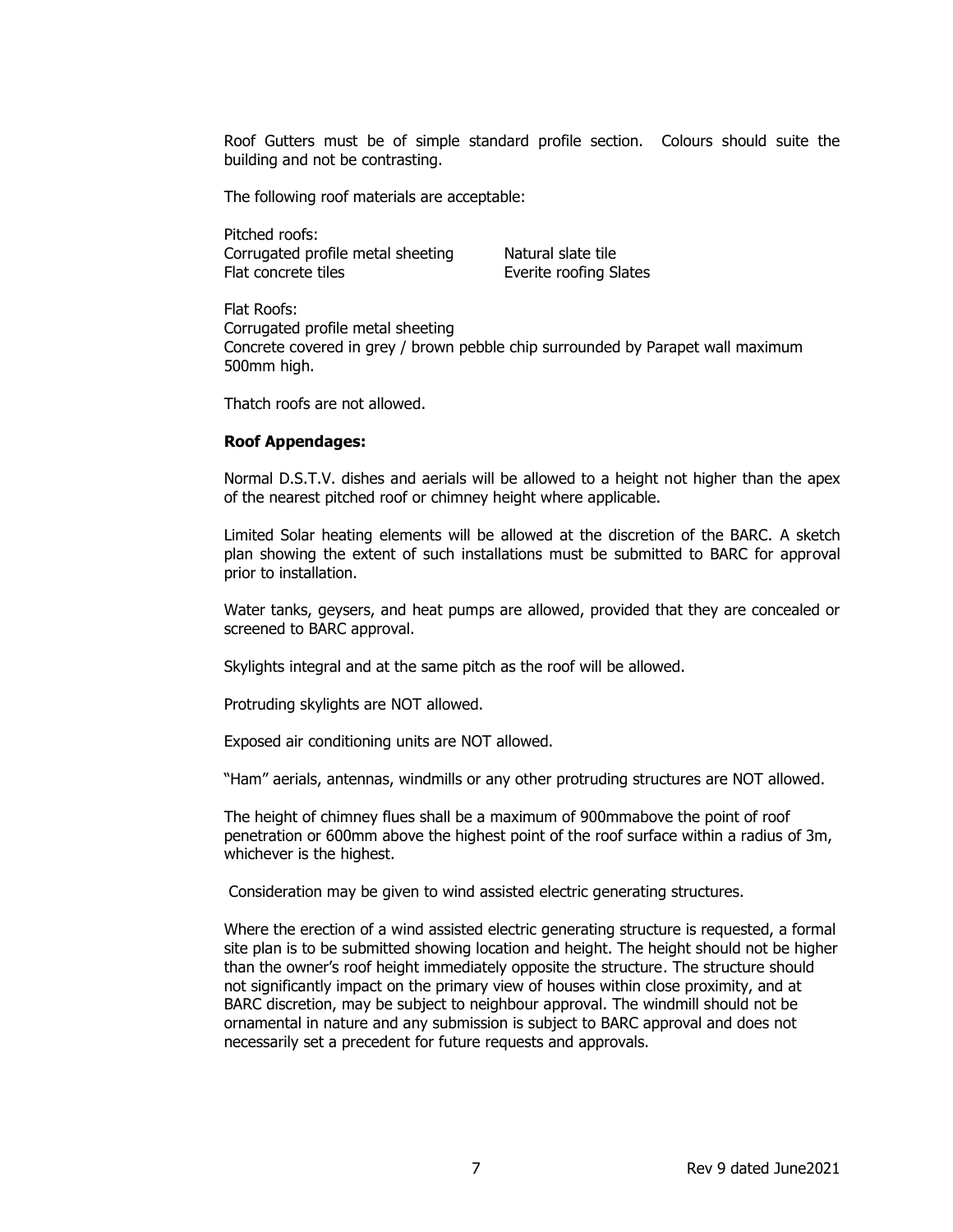## **4.3. WALLS**

The following are allowed for all walls including courtyards, yard walls, plinths, piers for pergolas and garden walls.

#### **Brick Walls:**

280 cavity brickwork to house external walls, 220mm and 115mm brickwork to internal walls and external yard walls.

## **Allowed finishes to Brick walls:**

Bagged, (should be acceptable to the eye) finished and painted.

Semi face brick work to Plinths, provided the plinth is not excessive in height.

Textured plaster, stipple plaster and painted.

Tinted Plaster, smooth or standard stipple, as per selected specifications available from **BARC** 

Basic, simple mouldings, (square edged with no stepped mouldings) around openings.

"Ship Lap" Cladding will be allowed for a maximum area of 20% of overall facade area, painted, sealed or stained.

All externally visible paint colours to be subject to BARC approval.

Semi face Brick work will be allowed to plinths only.

No smooth, dressed cladding permitted, such as polished granite.

#### **Stone Walling**

Stone walling will be allowed to plinth areas only and for low garden walls.

#### **Type of stones permissible:**

Natural sandstone or similar – either dry packed or mortar jointed, not to be too rustic.

Artificial stones subject to BARC approval

No smooth dressed cladding permitted such as polished granite.

#### **Timber Screen Walls**

Timber screen walls will be allowed to service yards, subject to BARC approval of detail and finish.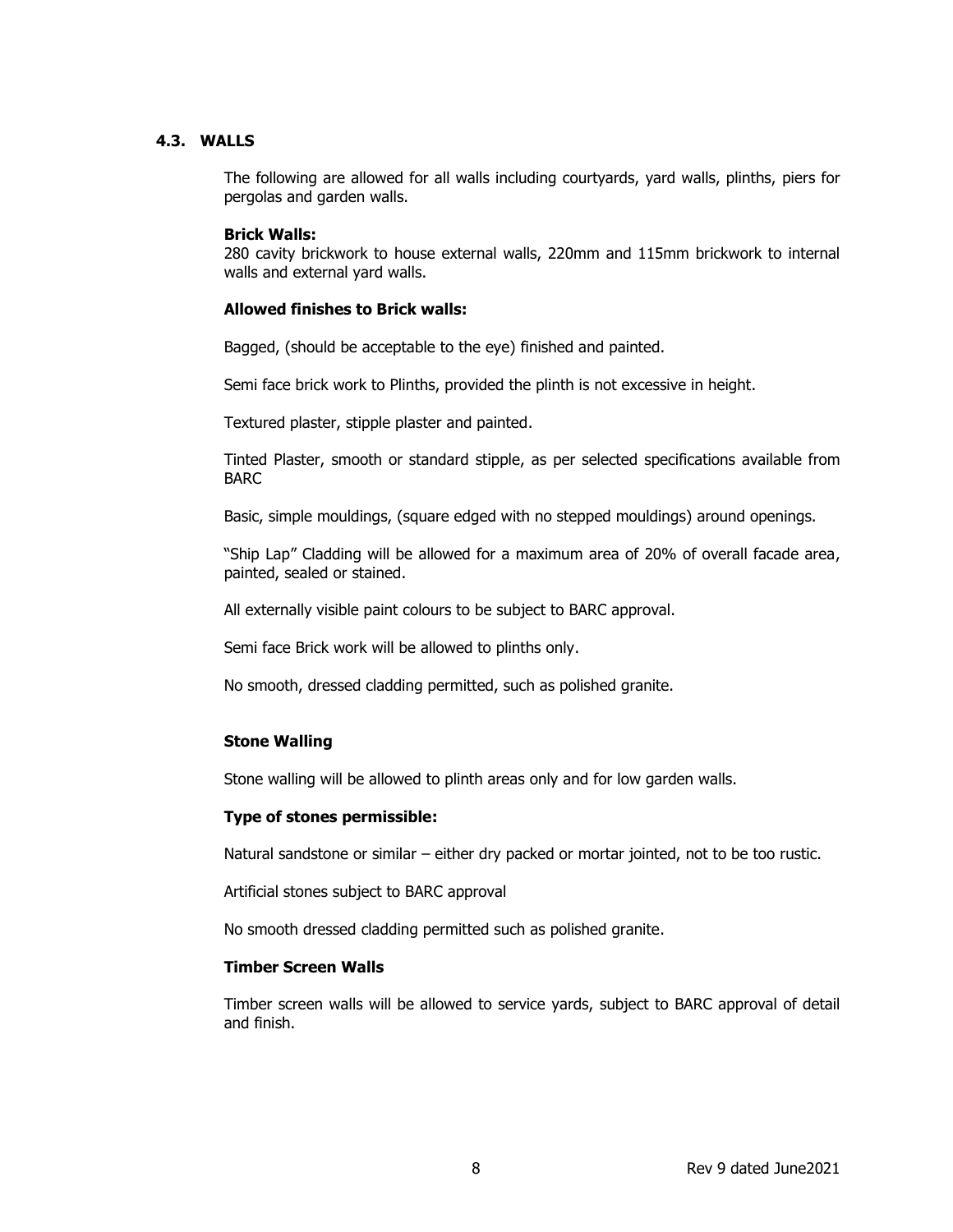## **Prohibited Structures and Finishes**

Any timber frame exterior wall whether it be a main structure or an addition, screens excluded.

Plaster effects such as Spanish plastering, ornate mouldings, unpainted face bricks, or clinker brick stone (other than at plinth level or on low garden walls) reflective finishes,

Any visible plumbing or air conditioning units.

No smooth, dressed cladding permitted, such as polished granite.

No exposed Columns or "piles" will be acceptable to underpin building structures. However Timber decks not more than 1.5m above ground level will be allowed to have exposed columns for support.

# **4.4. WINDOWS & DOORS**

Windows may be timber, painted, sealed or stained or aluminium (powder coated or anodized), in all cases to colours to BARC approval.

Windows are to be of substantial section dimensions, minimum 45mm Al section.

Windows of vertical proportion are preferred.

Small pane windows and dormer windows are permissible.

GLASS to be clear or plain obscure translucent glass with no patterns, UV glass permissible, safety/security glass where necessary.

Glass facades to comply with SABS specifications re size, glass thickness and heat requirements.

Sliding doors or pairs of casement doors are to be shielded where possible by PERGOLA'S or overhanging sunscreen features to meet heat specifications.

# **Prohibited Window Features:**

No steel frames, No reflective mirror glass or colour glass, No external Burglar bars (Internal burglar bars Subject to B A R C approval), No arches which are greater than 1:10. No Winbloks. No vertical louvers No curtains or blinds which form an arch or other shape from the exterior.

# **4.5. SHUTTERS & SCREENS**

Shutters and screens may be perforated, louvered or slatted and may be side hung, top hung or sliding.

Shutters and screens may be of timber or aluminum material.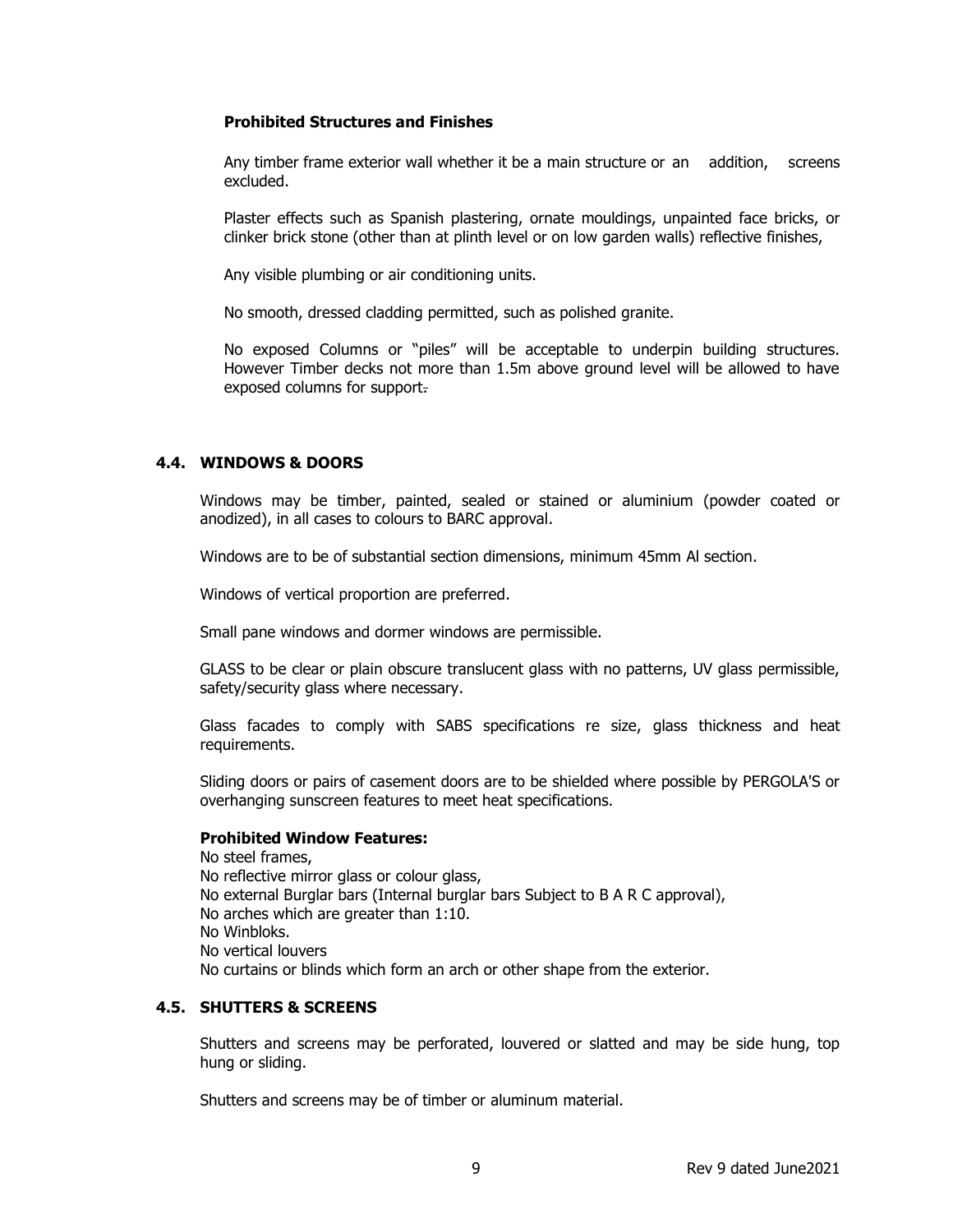Where steep contours occur, or the dwelling is below road level a 3D sketch is required in order to determine screening requirements.

Screening of air conditioners units, heat pumps, geyser and water tanks are required where visible by neighbors or from the road.

#### **Prohibited:**

No false / fake shutters, no roller type security shutters to exterior of windows

#### **4.6. PATIOS, PERGOLAS, VERANDAH'S & BALUSTRADES**

Patio structures may be of plinths, pillars and beams constructed of timber or brickwork and concrete elements.

All construction elements to comply with the above relevant building specifications.

Patio canvas awnings may be grey, beige or whites, but no stripes or patterns allowed.

Balustrades to be of simple Brickwork, timber, steel, aluminum, glass or other materials as approved by BARC.

#### **Prohibited Features**

No waved, bi-curved lines for patios and veranda's

Balustrades:

No curving or filigree/"broekieslace" balustrades, no Victorian "cross type", no styles as under "Architectural Style" above.

#### **4.7. GARAGES CARPORTS (OUT BUILDINGS)**

Garages and outbuildings must comply with all above relevant building element specifications.

Garages and outbuildings must be linked to the main house structure with courtyard walls.

Carports will be allowed to encroach outside of the building line, subject to neighbor's written consent and BARC approval. It follows that all submissions that contravene the building lines will need to be approved by the Bitou Municipality**.**

Garage doors to be horizontal slatted timber or aluminum.

#### **Prohibited:**

Precast garaging systems

Tubular metal or shade net car ports

# **4.8. SWIMMING POOLS**

Swimming pools encroaching outside of the building line must be recessed at ground level, unless there will be no adverse visual impact.

Rim flow pools are allowed subject to limited height of overflow facade, to BARC approval.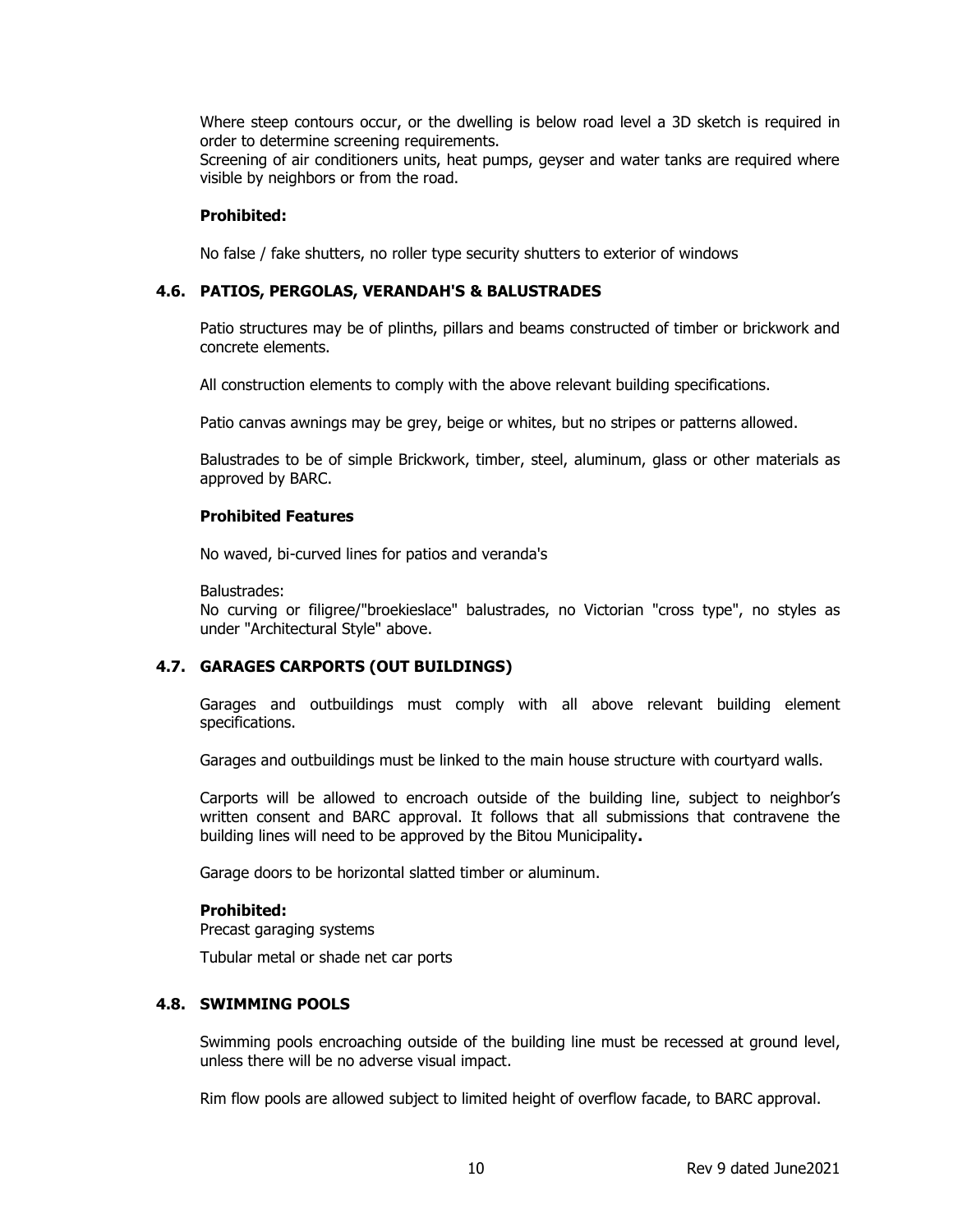Fencing to conform to SABS safety and Council Requirements. Walls to pool courts are preferred instead of steel or timber fencing.

Paving or decking must comply with the general standard.

Pool filtration equipment must be screened and positioned in such a manner so as to avoid visual and noise irritation to neighbours.

#### **Prohibited:**

No above ground portable pool allowed.

No visible pumps/motors/equipment.

## **4.9. WALLED AND FENCED ENCLOSURES**

Low garden walls and fences may be stone clad, brick, timber or smooth plastered painted brick piers with palisade infill, all options to BARC prior approval.

Green or charcoal "Clearvu" type mesh fencing will be allowed.

#### **Prohibited:**

Concrete panels, Precast Walling, spiked palisade

## **4.10. ALTERNATIVE BUILDING TECHNOLOGY**

"It is acknowledged that with respect to building materials and methodology, flexibility must be allowed to accommodate new and ongoing evolving technology.

Notwithstanding these guidelines BARC will consider the approval of alternate building technology, subject to structural integrity, and aesthetic compliance and sustainability.

#### **5. LANDSCAPING**

#### **5.1. HARD LANDSCAPING**

To be integrated with "LANDSCAPING GUIDELINES". Available on the Brackenridge Website

Driveway edges are to be a minimum of 2m from the adjacent site boundary. The Carriage Way Crossing is to be a maximum width of 5 meters.

Panhandle driveways will be approved by BARC on a site-specific basis.

Driveways and paving may be of the following materials:

| Stone chips, grey or brown landscape | Exposed stone chip Aggregate pavers. |
|--------------------------------------|--------------------------------------|
| Stone pavers or simulated stone      | Revel stone and Smart stone pavers.  |
| Quarry tiling                        |                                      |